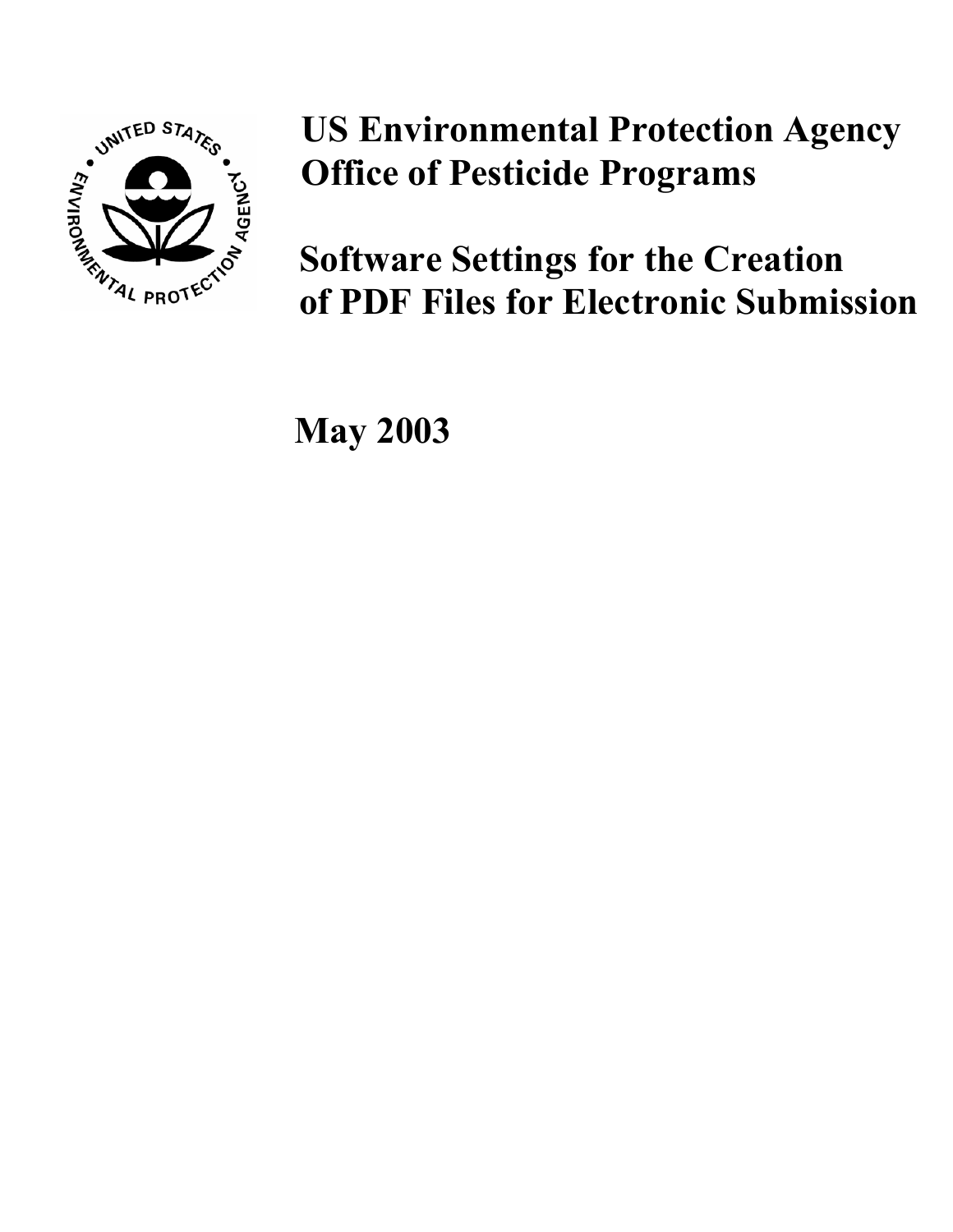U.S. Environmental Protection Agency

Office of Pesticide Programs

Electronic Submission Guidance

# Software Settings for the Creation of PDF Files for Electronic Submission

May 16, 2003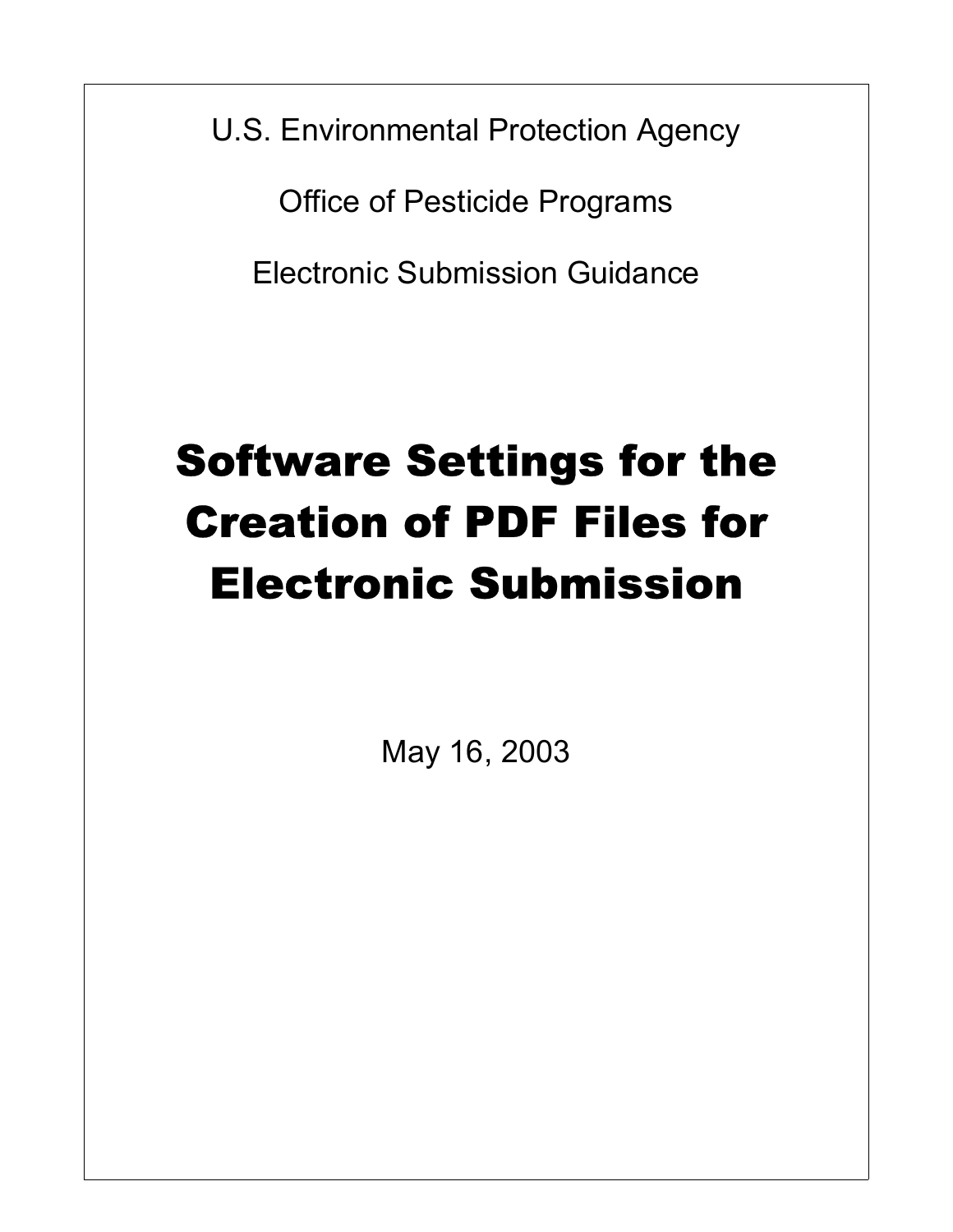#### **Contents**:

[Minimal Requirements.](#page-3-0)  [Setting up the Adobe®Acrobat® Distiller® 5.0 job options.](#page-4-0)  [Security options](#page-4-0)  [General tab:](#page-5-0)  [Compression tab](#page-6-0)  [Fonts tab](#page-7-0)  [Color tab](#page-8-0)  [Advanced tab](#page-9-0)  [Instructions for generation of PDF files from Microsoft® Word using Acrobat® PDFMaker 5.0.](#page-10-0)  [Settings tab](#page-10-0)  [Security tab](#page-11-0)  [Office tab](#page-12-0)  [Bookmark tab](#page-13-0)  [Display options tab](#page-14-0)  [Instructions for generation of PDF files from Corel® WordPerfect® 2000.](#page-15-0)  [Instructions for generation of PDF files from Corel® WordPerfect® 2002.](#page-15-0)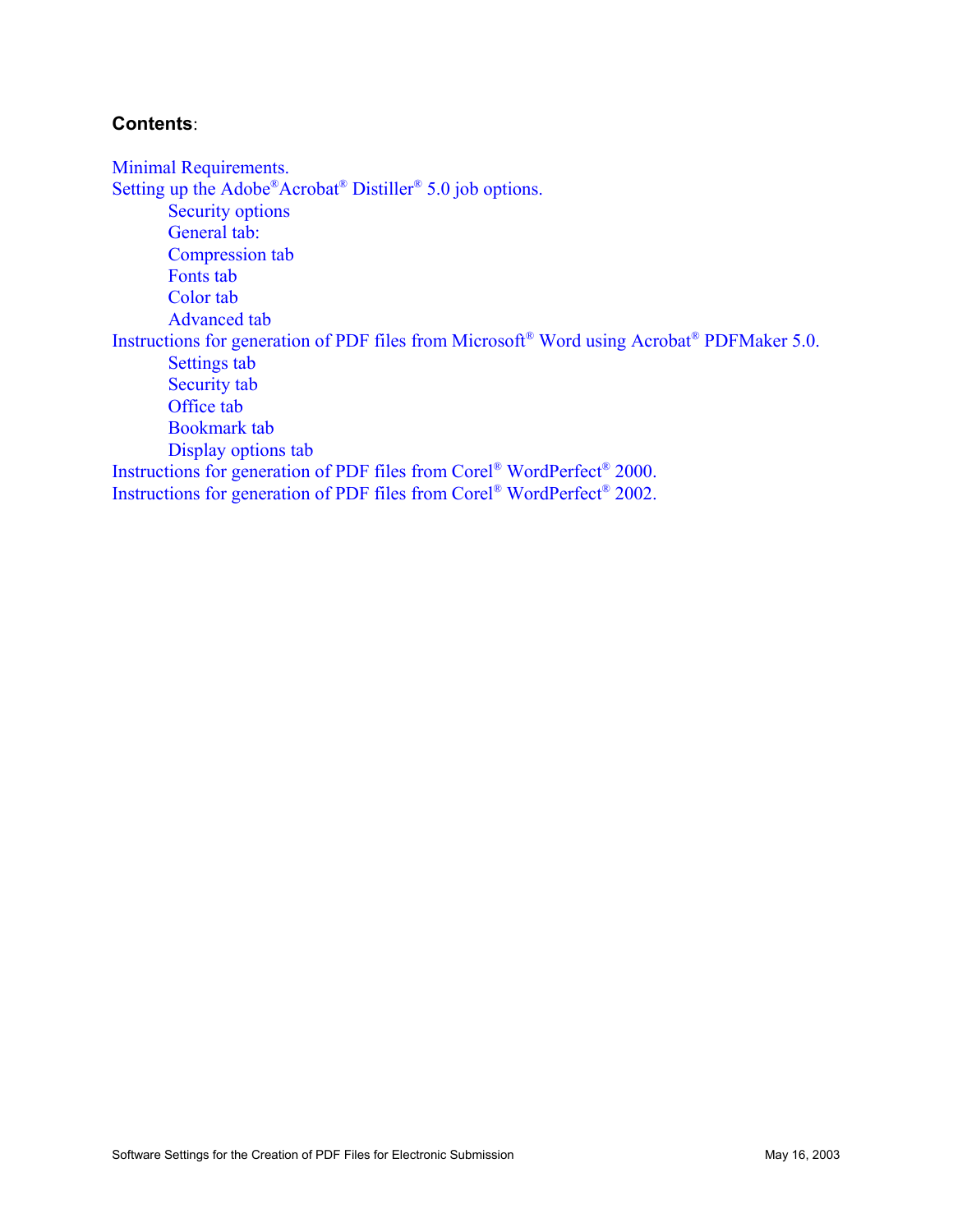<span id="page-3-0"></span>This document outlines software settings for the creation of PDF versions of study reports for submission to the US EPA, Office of Pesticide Programs. Whereas focus is given to the process of creating PDF files directly from electronic source documents, some of the guidance may be applicable to the scanning and optical character recognition (OCR) process involving paper source documents. It is not possible to present detailed instructions for all of the methods of creating PDF files here. Instead, we will present general guidance covering the minimal requirements that should be applicable to most any manner of creating PDFs. Additionally, detailed instructions will be provided for what are considered the most likely options. In all cases, the instructions and examples given will be for Windows-based PCs. In the event that other operating systems are used, corresponding settings should be selected to achieve similar results.

#### **Minimal Requirements:**

When creating PDF files of the study or label documents, certain minimal standards must be met.

- **!** There should be no passwords required to access the file in any way.
- **!** There should be no restrictions on the ability to print, copy or extract text, or add and edit comments.
- **!** The file must be in PDF version 1.4 for use with Adobe Acrobat 5.0 or higher.
- **!** For study reports, the PDF must be either a "smart" PDF created directly from an electronic source such as MS Word or an "OCR" PDF where a paper copy of the study is first scanned and then processed with optical character recognition (OCR) software. In either case, the text contained in the PDF must be available for extraction and manipulation. Graphic only or "dumb" PDFs where the scanned document is only an image are NOT ACCEPTABLE.
- **!** For labels, the PDF must be a "smart" PDF created directly from an electronic source such as MS Word. OCR and graphic only PDFs of labels are NOT ACCEPTABLE.

In addition to the minimal requirements, there are some preferred options that should be addressed if at all possible..

- PDF files should be created directly from the original electronic source document (see PDF type requirements above.)
- The final PDF file should be tagged to allow for increased accessibility to the visually impaired. This may be accomplished by using the Adobe Acrobat Make Accessible plug-in or through the use of PDFMaker with MS Word.

For a complete list of specifications, please consult *Specifications for Creating PDF Versions of Study Reports* elsewhere on this web site.

For additional assistance regarding electronic study submission, please contact Bob Schultz, US EPA, OPP/IRSD/ISB 703-308-8186.

For additional assistance regarding electronic label submission, please contact Tom Harris, US EPA, OPP/RD/IRB 703-308-9423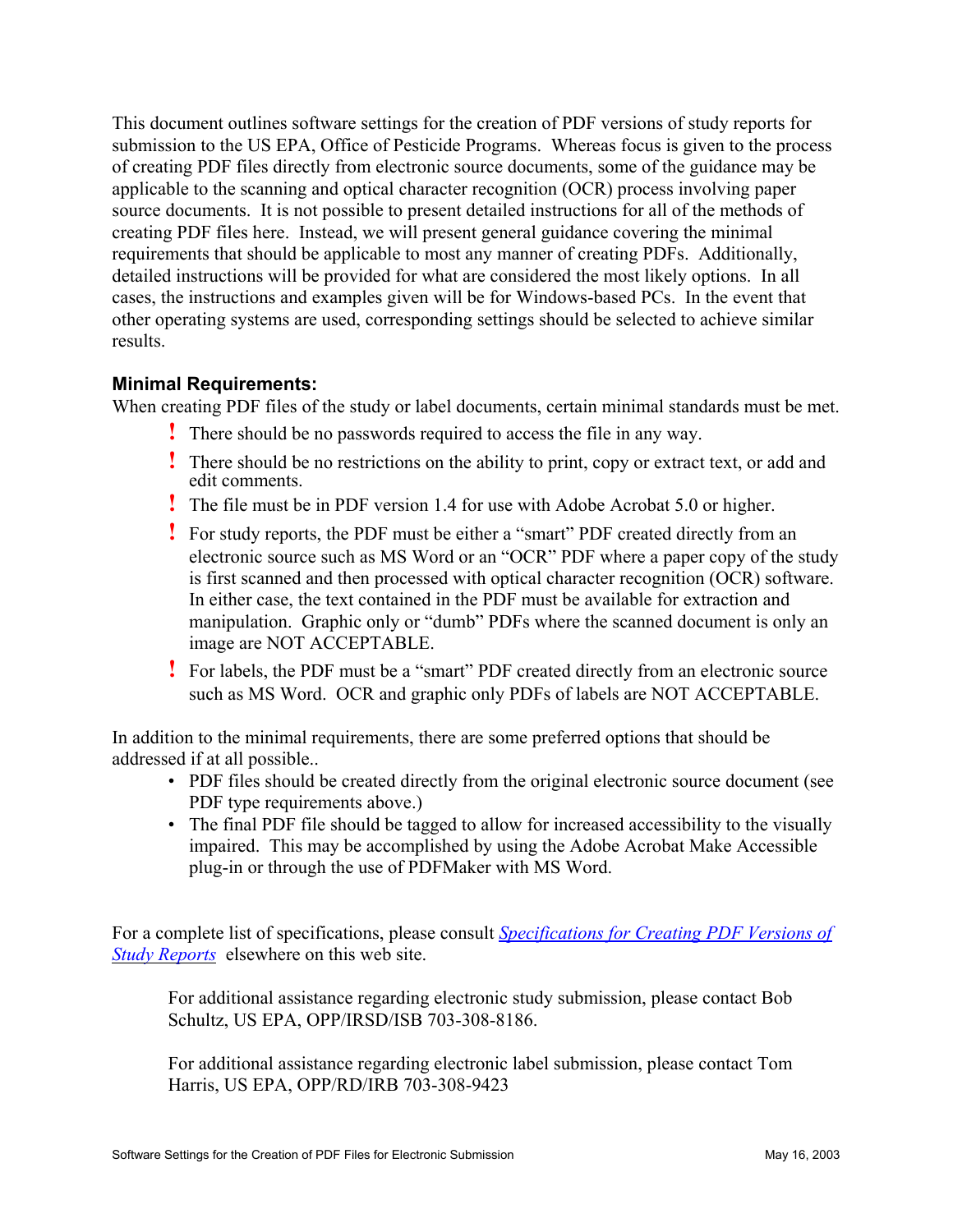# <span id="page-4-0"></span>Setting up the Adobe® Acrobat® Distiller® 5.0 Job Options.

When using Adobe Acrobat Distiller to create PDF files of the study data or product labels, it is advised that the **EPA OPP E-Study** or **EPA OPP Elabel** Job Option file be used. These files, available on this site, set the majority of the Distiller parameters to the preferences etsablished by OPP.

#### **Security:**

In addition to the proper selection of the Job Options, either by use of the predefined file or setting the parameters manually, the Distiller Security settings must be set appropriately.

| <b>Acrobat Distiller</b>                                                                                             |                     |
|----------------------------------------------------------------------------------------------------------------------|---------------------|
| <u>File S</u> ettings Help                                                                                           |                     |
| EPA OPP E-study<br>Job Options:                                                                                      |                     |
| Compatibility: Acrobat 5.0 (PDF 1.4)                                                                                 |                     |
| Info<br>File: none<br>Size:<br>Source:                                                                               | Pause<br>Cancel Job |
| Progress<br>Ready<br>Status:                                                                                         |                     |
| Acrobat Distiller 5.0<br>Started: Tuesday, March 04, 2003 at 11:30 AM<br>Adobe PostScript software version: 3011.104 |                     |

| <b>Acrobat Distiller - Security</b>                                                                 |                                                                                                 |
|-----------------------------------------------------------------------------------------------------|-------------------------------------------------------------------------------------------------|
| Passwords-                                                                                          |                                                                                                 |
| F Password Required to Open Document<br>User Password:                                              | Neither of the password<br>options should be<br>selected.                                       |
| Password Required to Change Permissions and Passwords                                               |                                                                                                 |
| Master Password:                                                                                    | <b>Both "Enable Content"</b><br><b>Access for the Visually</b>                                  |
| Permissions<br>Encryption Level:<br>128-bit RC4 (Acrobat 5.0)                                       | Impaired" and "Allow<br><b>Content Copying and</b><br>extraction" options<br>should be enabled. |
| Ⅳ Enable Content Access for the Visually Impaired                                                   | Changes Allowed:                                                                                |
| M Allow Content Copying and Extraction                                                              | should be set to                                                                                |
| Changes Allowed :<br>Comment Authoring, Form Field Fill-in or Signing<br>Printing:<br>Fully Allowed | "Comment Authoring,<br><b>Form Field Fill-in or</b><br>Signing."                                |
|                                                                                                     | Printing should be<br>"Fully Allowed".                                                          |
| 0K.<br>Cancel                                                                                       |                                                                                                 |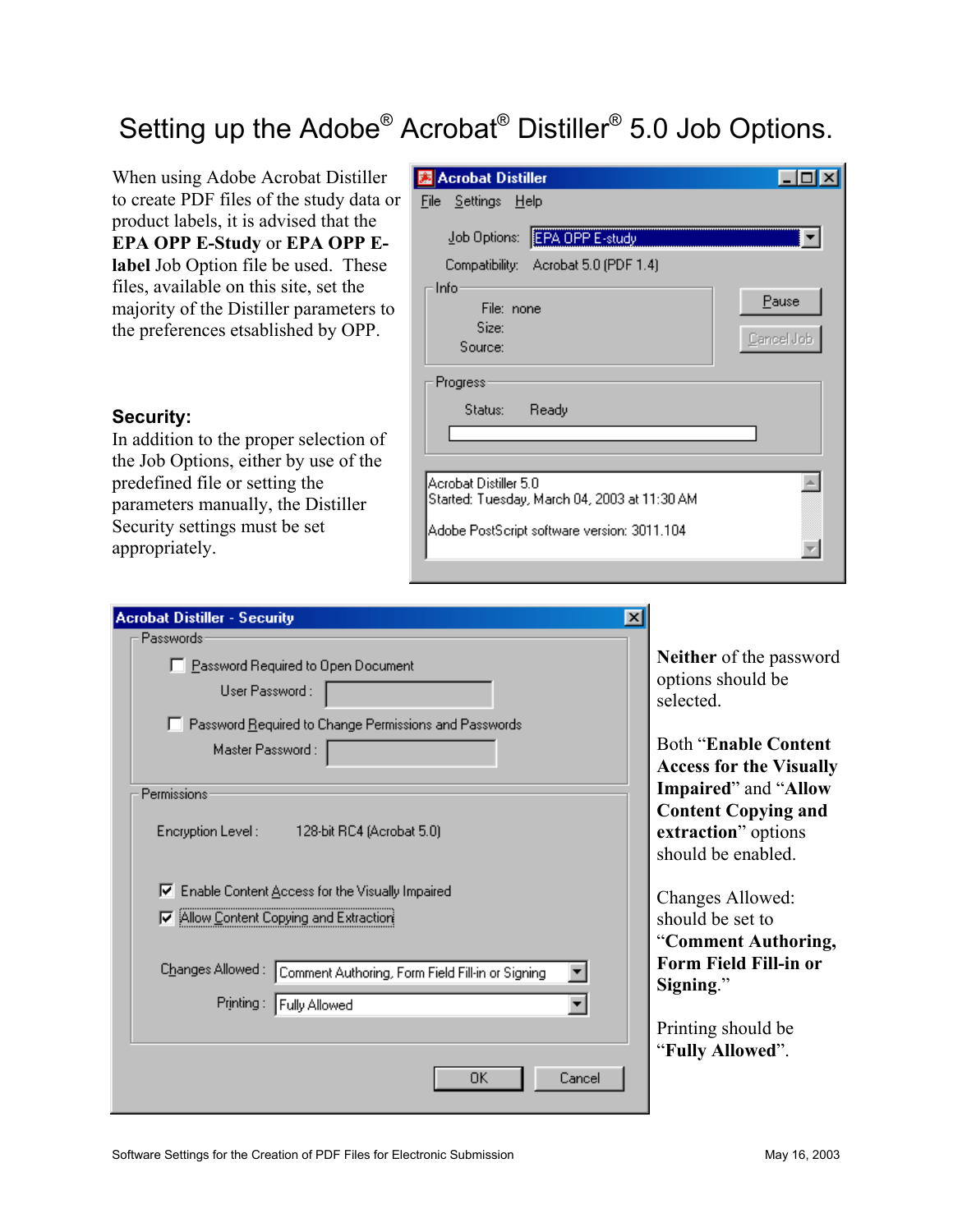## <span id="page-5-0"></span>**General tab:**

#### **File option**

| Compatibility                     | Acrobat 5.0 (PDF 1.4) |
|-----------------------------------|-----------------------|
| Optimize for fast web view<br>(1) | Enabled               |
| Embed thumbnails<br>(2)           | Disabled              |
| (3)<br>Auto-rotate pages          | Enabled, Individually |
| Page range                        | All                   |
| <b>Binding</b>                    | Left                  |
| Resolution                        | 600 DPI               |
| Default page size                 |                       |
| Width                             | 8.5                   |
| Height                            | 11.0                  |
| Units                             | Inches                |

| <b>EPA OPP E-submission - Job Options</b>        | $\vert x \vert$ |
|--------------------------------------------------|-----------------|
| General   Compression   Fonts   Color   Advanced |                 |
|                                                  | OK              |
| File Options:                                    | Save As         |
| Compatibility:<br>Acrobat 5.0 (PDF 1.4)          |                 |
| Veb View                                         | Cancel          |
| Embed Thumbnails                                 |                 |
| Individually<br>Ⅳ Auto-Rotate Pages:             |                 |
| Page Range: C All                                |                 |
| $C$ [rom: $\lceil$<br>To:                        |                 |
| Binding: Left                                    |                 |
| Resolution: 600<br>dpi                           |                 |
| Default Page Size:                               |                 |
| $W$ idth: $\sqrt{8.5}$<br>Units: Inches          |                 |
| Height: $\boxed{11.0}$                           |                 |
|                                                  |                 |
|                                                  |                 |
|                                                  |                 |
|                                                  |                 |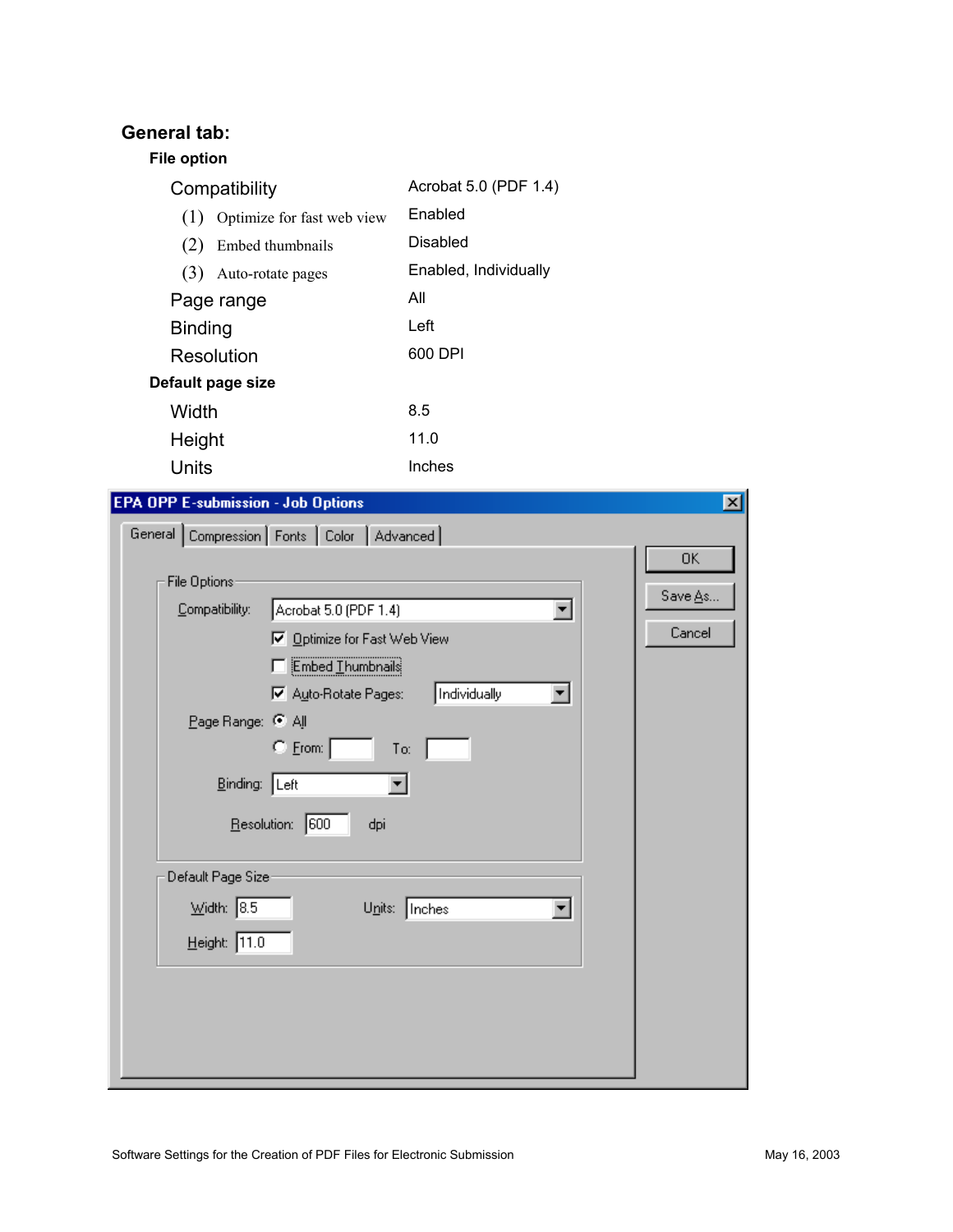#### <span id="page-6-0"></span>**Compression tab: Color Images**  Downsampling Compression (1) Quality **Grayscale Images**  Downsampling Compression (1) Quality **Monochrome Images**  Downsampling Compression Anti-Alias to gray **Compress Text and Line Art**  Disabled Zip 8-bit Disabled Zip 8-bit Disabled CCITT Group 4 Disabled Enabled

| <b>EPA OPP E-submission - Job Options</b>                                                                                                                                                                  | $\vert x \vert$          |
|------------------------------------------------------------------------------------------------------------------------------------------------------------------------------------------------------------|--------------------------|
| Compression   Fonts   Color   Advanced  <br>General                                                                                                                                                        |                          |
| Color Images:<br>dpi<br>300<br>п<br>Bicubic Downsampling to<br>for images above:<br>450<br>dpi<br>Compression:<br>罓<br>ZIP<br><b>Quality:</b><br>8-bit                                                     | ūΚ.<br>Save As<br>Cancel |
| Grayscale Images:<br>dpi<br>Bicubic Downsampling to<br>ш<br>300<br>450<br>for images above:<br>dpi<br>Compression:<br> ⊽<br>ZIP<br>Quality:<br>8-bit                                                       |                          |
| Monochrome Images:<br>1200<br>Bicubic Downsampling to<br>г<br>dpi<br> 1800 <br>for images above:<br>dpi<br>Ⅳ Compression:<br>CCITT Group 4<br>Anti-Alias to gray: 4 bit<br>Compress Text and Line Art<br>R |                          |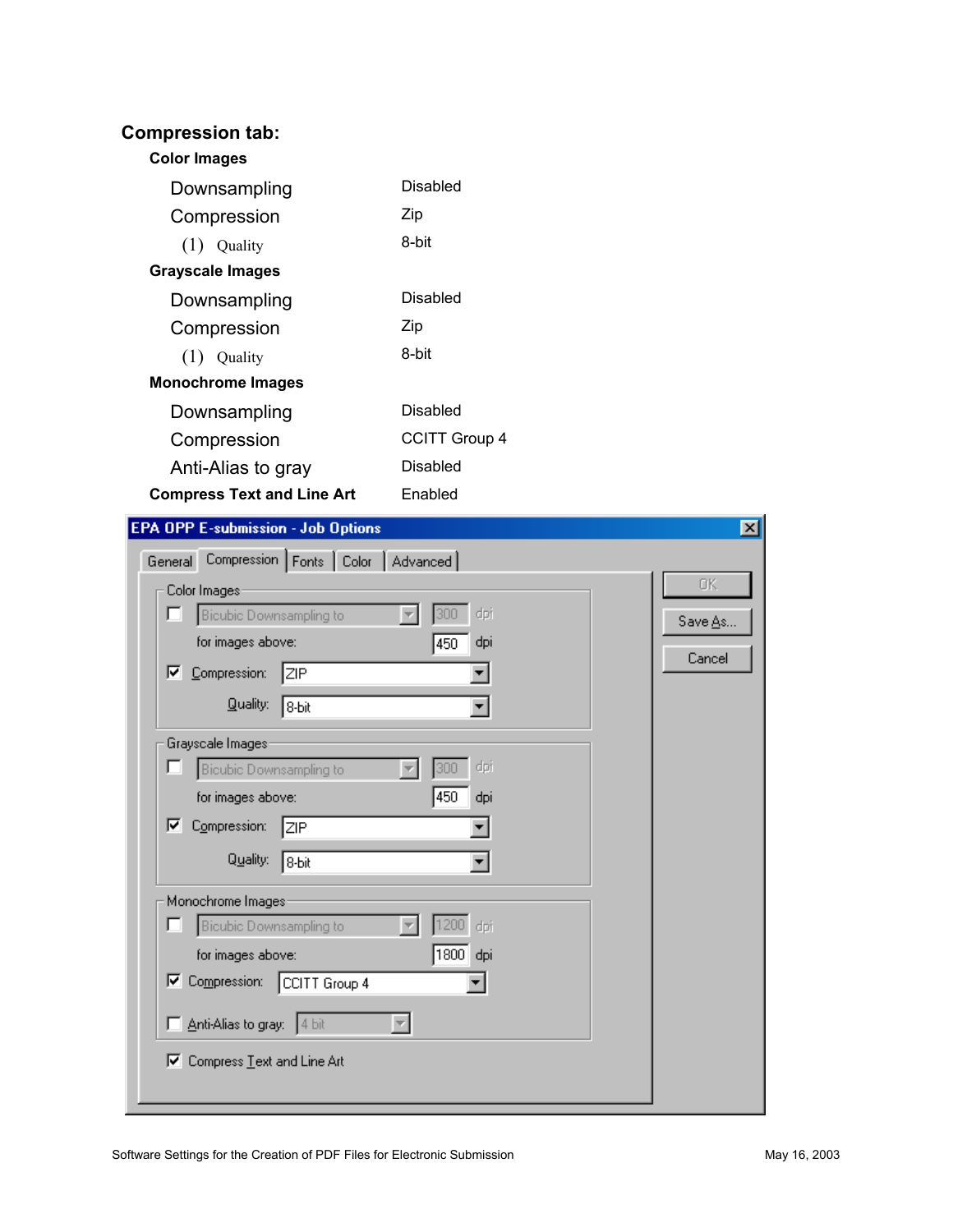## <span id="page-7-0"></span>**Fonts tab:**

| <b>Embed All Fonts</b>                | Enabled              |                            |
|---------------------------------------|----------------------|----------------------------|
| Subset embedded fonts when percent of | Disabled             |                            |
| When embedding fails                  | "Ignore" for studies | "Cancel Job" for<br>labels |

### Embedding

- (1) Always embed Leave blank
	-
- (2) Never embed Leave blank

| <b>EPA OPP E-study - Job Options</b>                                                                                                                                                                                                                                                                                    | $\mathbf{x}$            |
|-------------------------------------------------------------------------------------------------------------------------------------------------------------------------------------------------------------------------------------------------------------------------------------------------------------------------|-------------------------|
| Fonts<br>Color   Advanced  <br>General Compression<br><b>▽</b> Embed All Fonts<br>Su <u>b</u> set embedded fonts when percent<br>100<br>$\boldsymbol{\mathcal{Z}}$<br>of characters used is less than:<br>When Embedding Fails:<br>Ignore<br>lgnore<br>Embedding<br>Warn and Continue                                   | 0K<br>Save As<br>Cancel |
| Base 14 Fonts<br>Cancel Job<br>Courier<br>Courier-Bold<br>Courier-BoldOblique<br>Courier-Oblique<br>Helvetica<br>Helvetica-Bold<br>Helvetica-BoldOblique<br>Never Embed:<br>Helvetica-Oblique<br>Symbol<br>Times-Bold<br>Times-BoldItalic<br>$\gg$<br>Times-Italic<br>Times-Roman<br>ZapfDingbats<br>Add Name<br>Bemove |                         |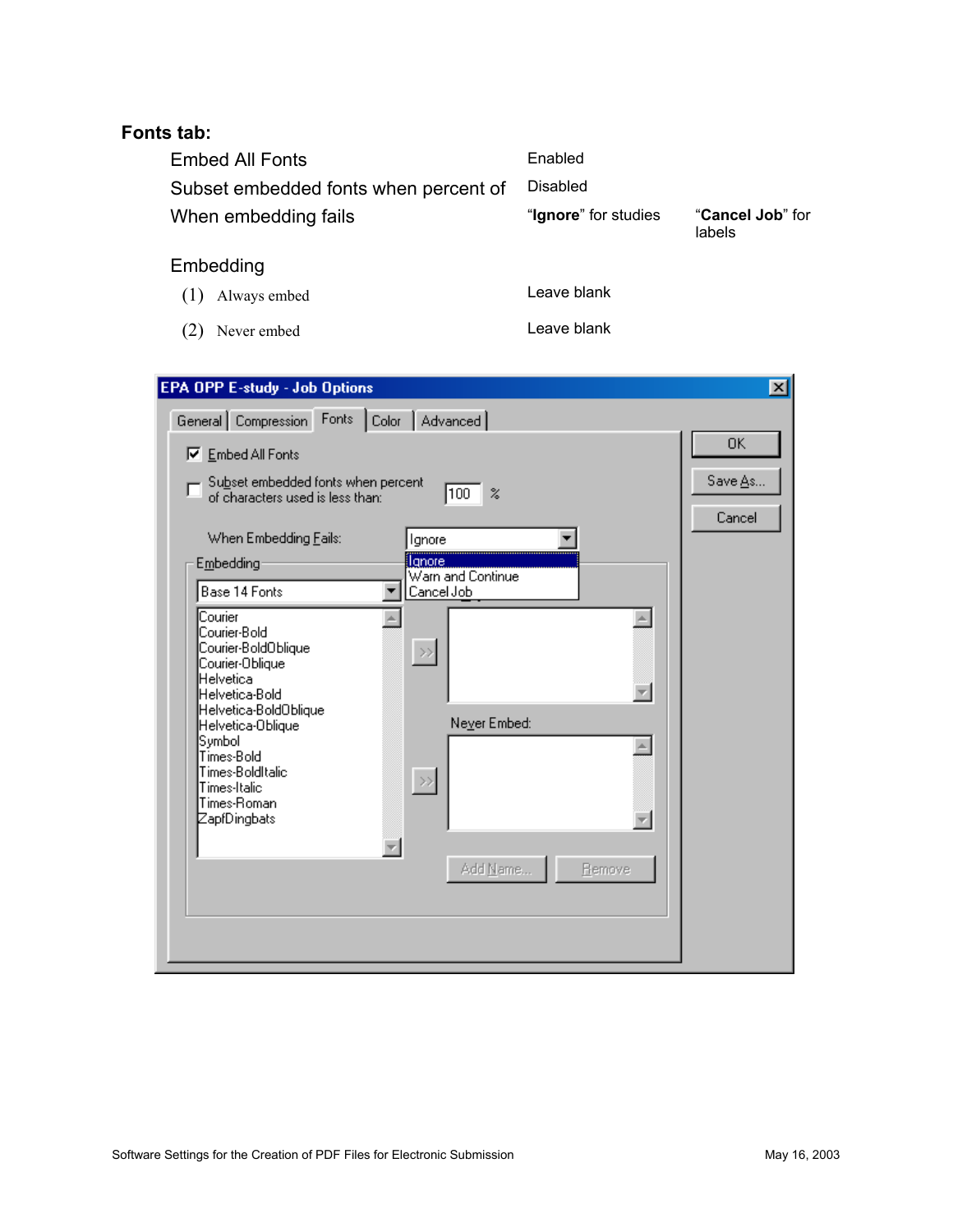## <span id="page-8-0"></span>**Color tab:**

| נשו נמש.                                                     |                           |
|--------------------------------------------------------------|---------------------------|
| <b>Adobe Color Settings</b>                                  |                           |
| Settings File                                                | None                      |
| <b>Color Management Policies</b>                             | Tag everything for color  |
| (1)<br>Intent                                                | Default                   |
| Working policies                                             |                           |
| (1)<br>Gray                                                  | None                      |
| (2)<br>RGB                                                   | sRGB IEC61966-2.1         |
| (3)<br><b>CMYK</b>                                           | U.S. Web Coated (SWOP) v2 |
| <b>Device-Dependent Data</b>                                 |                           |
| <b>Preserve Overprint Settings</b>                           | Disabled                  |
| Preserve Under Color removal / Black<br>Generation Settings. | Disabled                  |
|                                                              |                           |

Transfer Functions

Preserve

| <b>EPA OPP E-submission - Job Options</b>                  | $\vert x \vert$ |
|------------------------------------------------------------|-----------------|
| General Compression Fonts Color<br>Advanced                |                 |
| Adobe Color Settings:                                      | OK.             |
| Settings File:<br>None                                     | Save As         |
|                                                            |                 |
| Color Management Policies                                  | Cancel          |
| Tag Everything for Color Management<br>▼∣                  |                 |
|                                                            |                 |
| Intent: Default                                            |                 |
| Working Spaces:                                            |                 |
| Gray: None                                                 |                 |
| RGB: SRGB IEC61966-2.1                                     |                 |
| CMYK: U.S. Web Coated (SWOP) v2                            |                 |
|                                                            |                 |
| Device-Dependent Data                                      |                 |
| Preserve Overprint Settings                                |                 |
| Preserve Under Color Removal and Black Generation Settings |                 |
| <b>Transfer Functions</b><br>Preserve                      |                 |
| Preserve Halftone Information                              |                 |
|                                                            |                 |
|                                                            |                 |
|                                                            |                 |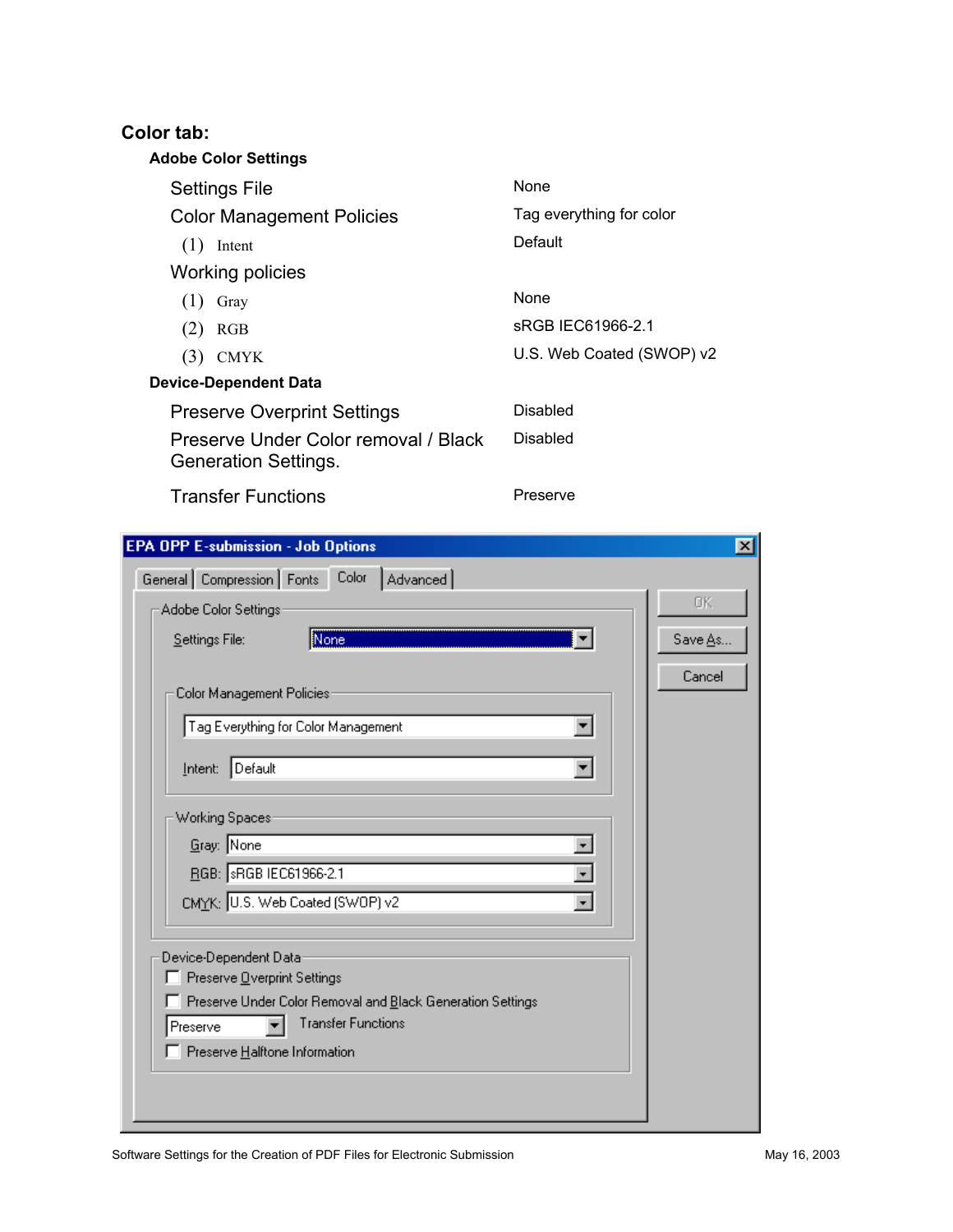## <span id="page-9-0"></span>**Advanced tab:**

## **Options**

| Use Prologue.ps and Epilogue.ps<br>Allow PostScript file to Override Job Option<br>Preserve Level 2 copypage Semantics<br>Save Portable Job Ticket inside PDF file<br><b>Illustrator Overprint Mode</b><br>Convert gradient to smooth shades<br><b>ASCII Format</b><br><b>Document Structuring Conventions</b><br><b>Process DSC Comments</b><br>(1)<br>Log DSC Warnings                                                                                                                                                                                                                                                                                            | <b>Disabled</b><br><b>Disabled</b><br>Enabled<br>Enabled<br>Enabled<br>Enabled<br><b>Disabled</b><br>Enabled<br><b>Disabled</b> |                               |
|---------------------------------------------------------------------------------------------------------------------------------------------------------------------------------------------------------------------------------------------------------------------------------------------------------------------------------------------------------------------------------------------------------------------------------------------------------------------------------------------------------------------------------------------------------------------------------------------------------------------------------------------------------------------|---------------------------------------------------------------------------------------------------------------------------------|-------------------------------|
| (2)<br>Resize Page and Center Artwork for EPS Files                                                                                                                                                                                                                                                                                                                                                                                                                                                                                                                                                                                                                 | Enabled                                                                                                                         |                               |
| (3)<br>Preserve EPS Information from DSC                                                                                                                                                                                                                                                                                                                                                                                                                                                                                                                                                                                                                            | Enabled                                                                                                                         |                               |
| (4)<br>Preserve OPI Comments                                                                                                                                                                                                                                                                                                                                                                                                                                                                                                                                                                                                                                        | Enabled                                                                                                                         |                               |
| (5)<br>Preserve Document Information from DSC                                                                                                                                                                                                                                                                                                                                                                                                                                                                                                                                                                                                                       | Enabled                                                                                                                         |                               |
| <b>EPA OPP E-submission - Job Options</b><br>Advanced<br>General Compression Fonts Color<br>Options<br>Use Prologue.ps and Epilogue.ps<br>Allow PostScript file to Override Job Options<br>Ⅳ Preserve Level 2 copypage Semantics<br>Save Portable Job Ticket inside PDF file<br>⊽<br>Illustrator Overprint Mode<br>↜<br>Ⅳ Convert gradients to smooth shades<br><b>ASCII Format</b><br>Document Structuring Conventions (DSC):<br><b>▽</b> Process DSC Comments<br>□ Log DSC Warnings<br>Ⅳ Resize Page and Center Artwork for EPS Files<br><b>▽</b> Preserve EPS Information from DSC<br><b>▽</b> Preserve OPI Comments<br>Ⅳ Preserve Document Information from DSC |                                                                                                                                 | ⊠<br>OK.<br>Save As<br>Cancel |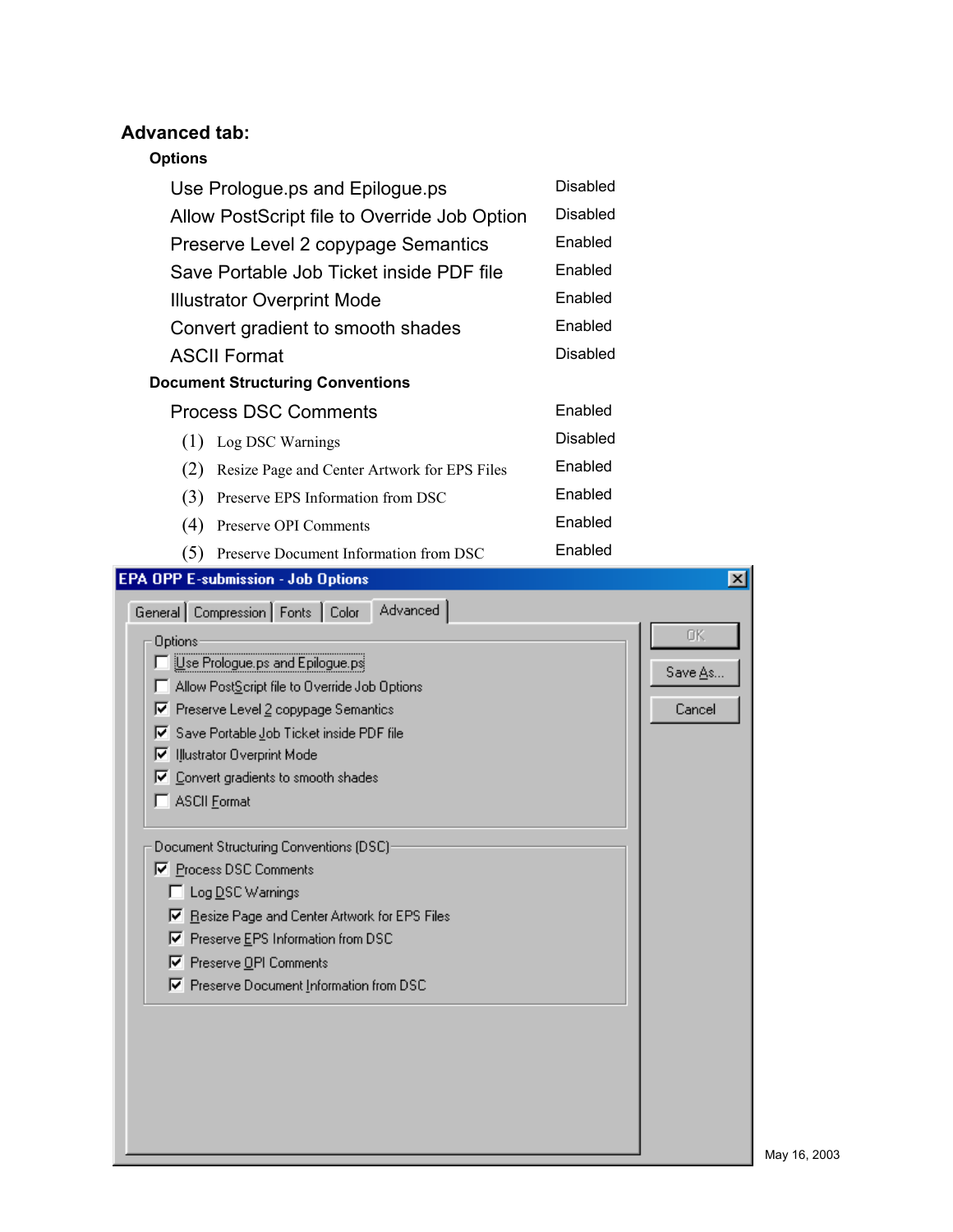# <span id="page-10-0"></span>**Instructions for generation of PDF files from Microsoft® Word using Acrobat® PDFMaker 5.0.**

In general, the use of PDFMaker 5.0 with Microsoft Word 97, 2000, or 2002 (XP) will provide the most complete creation of a PDF file using Acrobat Distiller. Unlike printing direct to Distiller, the use of the PDFMaker menu option allows for the creation of tagged PDF files, preservation of bookmarks and links, and conversion of metadata from the original Word document.

From the Acrobat pull-down on the MS Word menu bar, choose "Change Conversion Settings".

#### **Settings tab:**

Choose the EPA OPP E-Study Job Option file or the EPA OPP E-Label Job Option file available on this site.

No editing of the conversion settings are required if using the supplied job file. If the EPA file is not used, please consult the associated guidance for setting the appropriate conversion settings.

| Acrobat(R) PDFMaker 5.0 for Microsoft(R) Office                                                                                                                                                                                                                                                                 | $\vert x \vert$ |
|-----------------------------------------------------------------------------------------------------------------------------------------------------------------------------------------------------------------------------------------------------------------------------------------------------------------|-----------------|
| Settings   Security   Office   Bookmarks   Display Options                                                                                                                                                                                                                                                      |                 |
| General<br>EPA OPP E-study<br>Conversion Settings:<br>Edit Conversion Settings                                                                                                                                                                                                                                  |                 |
| Adobe                                                                                                                                                                                                                                                                                                           |                 |
| Copyright 1987-2001 Adobe Systems Incorporated and its licensors. All rights<br>reserved. Adobe, the Adobe logo, Acrobat, the Acrobat logo, PostScript, and the<br>PostScript logo are either registered trademarks or trademarks of Adobe Systems<br>Incorporated in the United States and/or other countries. |                 |
| Restore Defaults<br>Help<br>ОK<br>Cancel                                                                                                                                                                                                                                                                        |                 |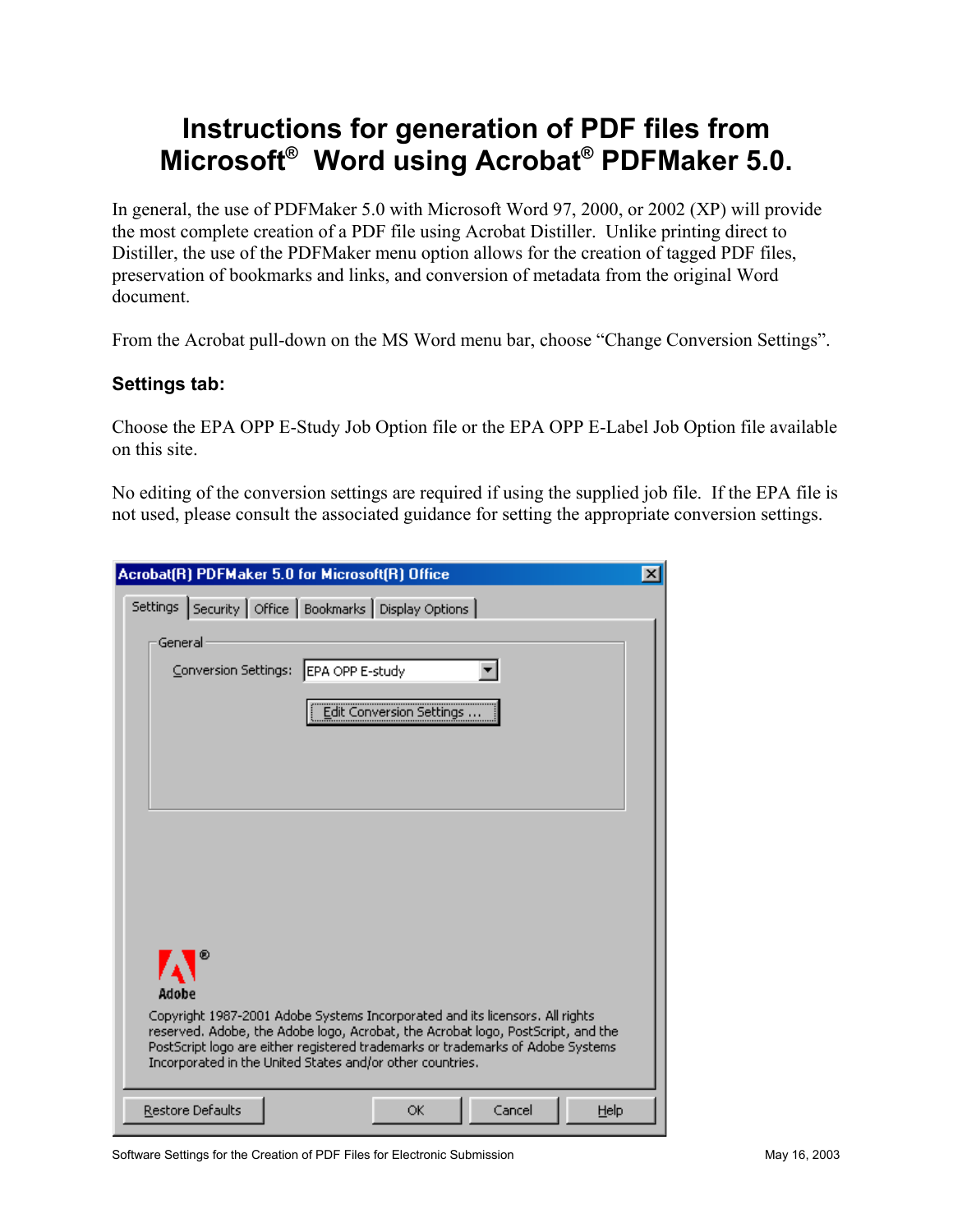#### <span id="page-11-0"></span>**Security tab:**

**Neither** of the password options should be selected.

Both "**Enable Content Access for the Visually Impaired**" and "**Allow Content Copying and extraction**" options should be enabled.

Changes Allowed: should be set to "**Comment Authoring, Form Field Fill-in or Signing**."

Printing should be "**Fully Allowed**".

| <b>Acrobat Distiller - Security</b><br>×<br>Passwords-                |
|-----------------------------------------------------------------------|
| Password Required to Open Document                                    |
| User Password:                                                        |
| F Password Required to Change Permissions and Passwords               |
| Master Password:                                                      |
| Permissions                                                           |
| Encryption Level: 128-bit RC4 (Acrobat 5.0)                           |
| ☞<br>Enable Content Access for the Visually Impaired                  |
| Ⅳ Allow Content Copying and Extraction                                |
| Changes Allowed :<br>Comment Authoring, Form Field Fill-in or Signing |
| Fully Allowed<br>Printing:                                            |
|                                                                       |
| Cancel<br>OΚ                                                          |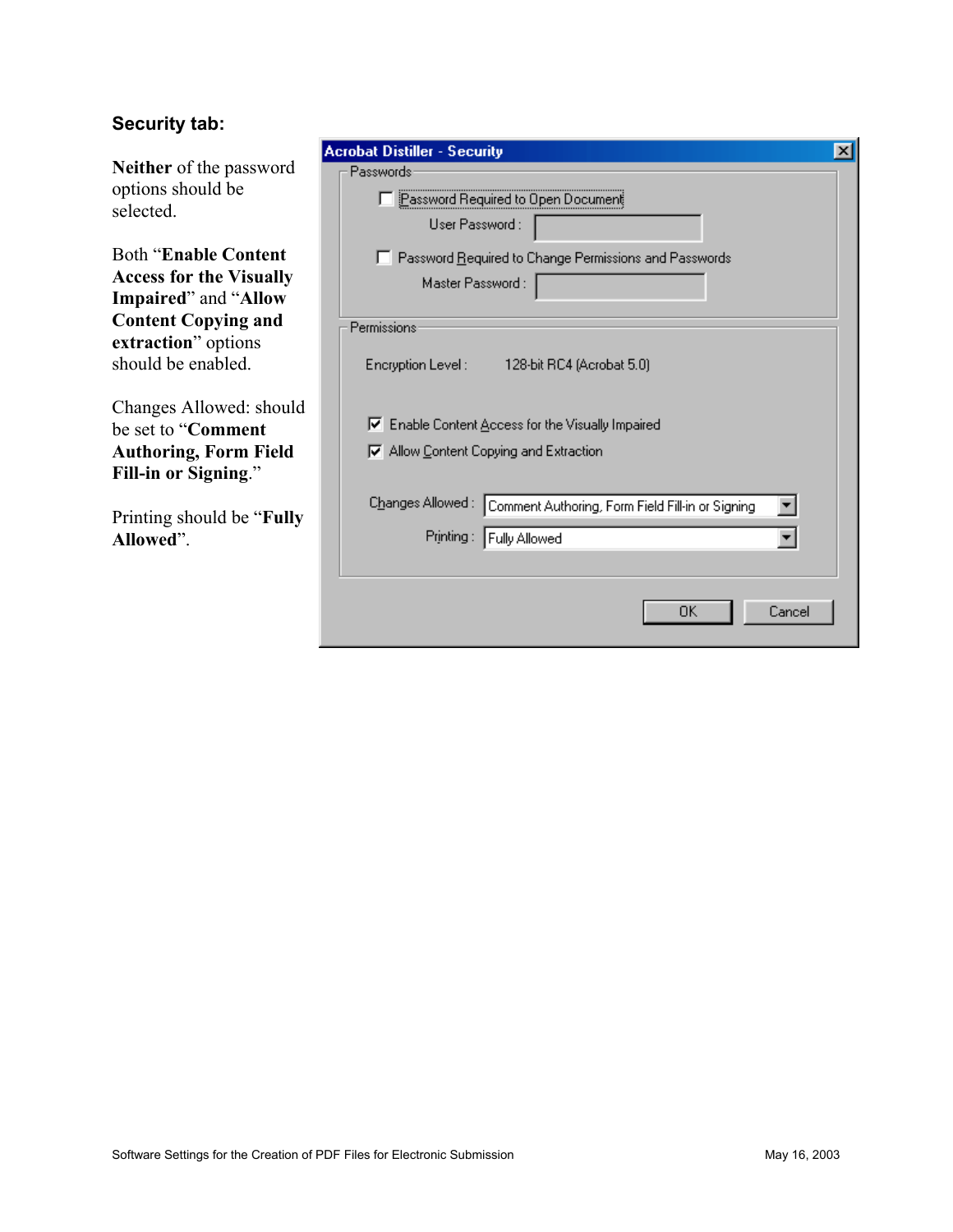## <span id="page-12-0"></span>**Office Tab:**

| Acrobat(R) PDFMaker 5.0 for Microsoft(R) Office<br>$\vert x \vert$                                                                                                                                   | <b>Convert Document</b>                                                                                                                      |  |  |
|------------------------------------------------------------------------------------------------------------------------------------------------------------------------------------------------------|----------------------------------------------------------------------------------------------------------------------------------------------|--|--|
| Settings   Security Office   Bookmarks   Display Options  <br>General<br>Ⅳ Convert Document Info<br><b>▽</b> Convert Cross-Document Links                                                            | Info, Convert Cross-<br>Document Links, and<br><b>Convert Internet Links</b><br>should all be enabled<br>(checked).                          |  |  |
| $\nabla$ Convert Internet Links<br>Link Destination Magnification:<br>Fit Width<br>Save File Automatically                                                                                           | <b>Set Link Destination</b><br>Magnification to<br>"Inherit Zoom".                                                                           |  |  |
| <b>Word Features</b><br>$\nabla$ Comments -- > Notes<br>$\overline{\triangledown}$ Text Boxes -- > Article Threads<br>$\triangledown$ Page Labels (e.g., iii, A-1)<br>Ⅳ Cross-References & TOC Links | The Save File<br>Automatically setting<br>has no bearing on the<br>actual PDF file created<br>and may or may not be<br>selected.             |  |  |
| Ⅳ Footnote & Endnote Links<br>Document Tag<br>Embed Tags in PDF (Accessibility, Reflow)                                                                                                              | $Comments \rightarrow Notes$ ,<br>Text Boxes→ Article<br>Threads, Page labels,<br>Cross-References &<br>ToC Links, and<br>Footnote & Endnote |  |  |
| Restore Defaults<br>Cancel<br>Help<br>OK.                                                                                                                                                            | Links should all be<br>enabled (checked).                                                                                                    |  |  |

Embed Tags in PDF should be enabled (checked).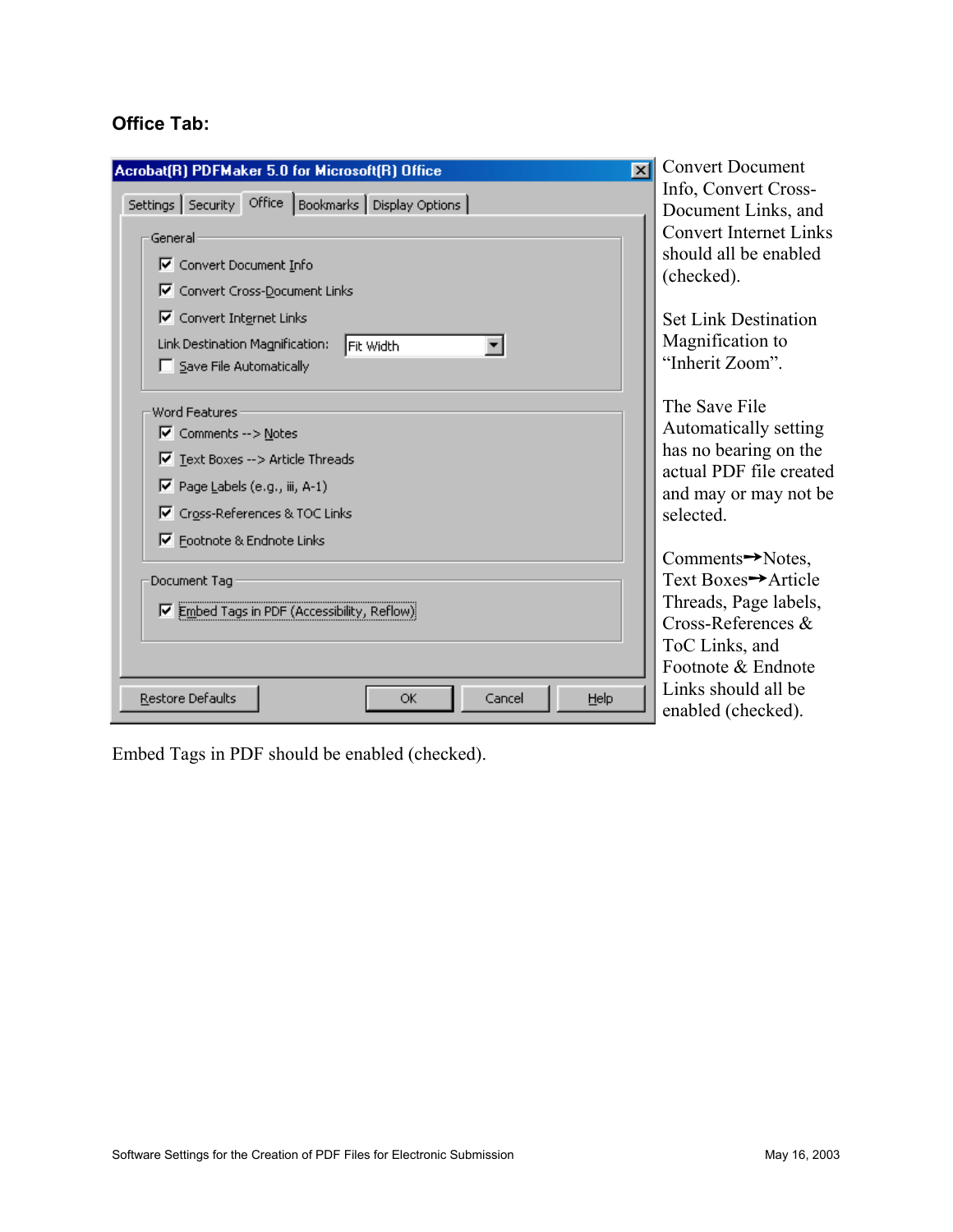#### <span id="page-13-0"></span>**Bookmarks tab:**

The requirements for bookmarks and links in the resulting PDF file are outlined in the individual guidance for each specific study type (e.g. Chronic Toxicity, Nature of Residue in Livestock). These bookmarks and links can be built either with Adobe Acrobat after the PDF file is created or by using bookmarks and links contained in the original MS Word document. If the former method is used, it is not necessary to select either option located on the Bookmarks tab. If the latter method is used, then the appropriate check boxes must be selected/deselected to allow for the conversion of the desired Word features (headings, styles) into the corresponding Acrobat PDF bookmarks and links. As the particulars will vary for each specific study based on the original authoring entity, detailed instructions are beyond the scope of this guidance.

| Acrobat(R) PDFMaker 5.0 for Microsoft(R) Office            |         |                 |       | ×    |  |
|------------------------------------------------------------|---------|-----------------|-------|------|--|
| Settings   Security   Office   Bookmarks   Display Options |         |                 |       |      |  |
|                                                            |         |                 |       |      |  |
| Bookmark Options<br>Ⅳ Convert Word Headings to Bookmarks   |         |                 |       |      |  |
|                                                            |         |                 |       |      |  |
| Convert Word Styles to Bookmarks                           |         |                 |       |      |  |
| Bookmark Destination Magnification:   Inherit Zoom         |         |                 |       |      |  |
|                                                            |         |                 |       |      |  |
| Element                                                    | Type    | Bookmark        | Level |      |  |
| Heading 1                                                  | Heading | ×               | 1     |      |  |
| 置Heading 2                                                 | Heading |                 | 2     |      |  |
| 国Heading 3                                                 | Heading | <b>LUXXXXXX</b> | 3     |      |  |
| EHeading 4                                                 | Heading |                 | 4     |      |  |
| 置Heading 5                                                 | Heading |                 | 5     |      |  |
| 置Heading 6                                                 | Heading |                 | 6     |      |  |
| 置Heading 7                                                 | Heading |                 | 7     |      |  |
| EHeading 8                                                 | Heading |                 | 8     |      |  |
| 国Heading 9                                                 | Heading |                 | 9     |      |  |
| <mark>∏</mark> Block Text                                  | Style   |                 |       |      |  |
| Body Text                                                  | Style   |                 |       |      |  |
| Body Text 2                                                | Style   |                 |       |      |  |
| Body Text 3                                                | Style   |                 |       |      |  |
| Body Text First Indent                                     | Style   |                 |       |      |  |
|                                                            |         |                 |       |      |  |
|                                                            |         |                 |       |      |  |
| Restore Defaults                                           | OK.     | Cancel          |       | Help |  |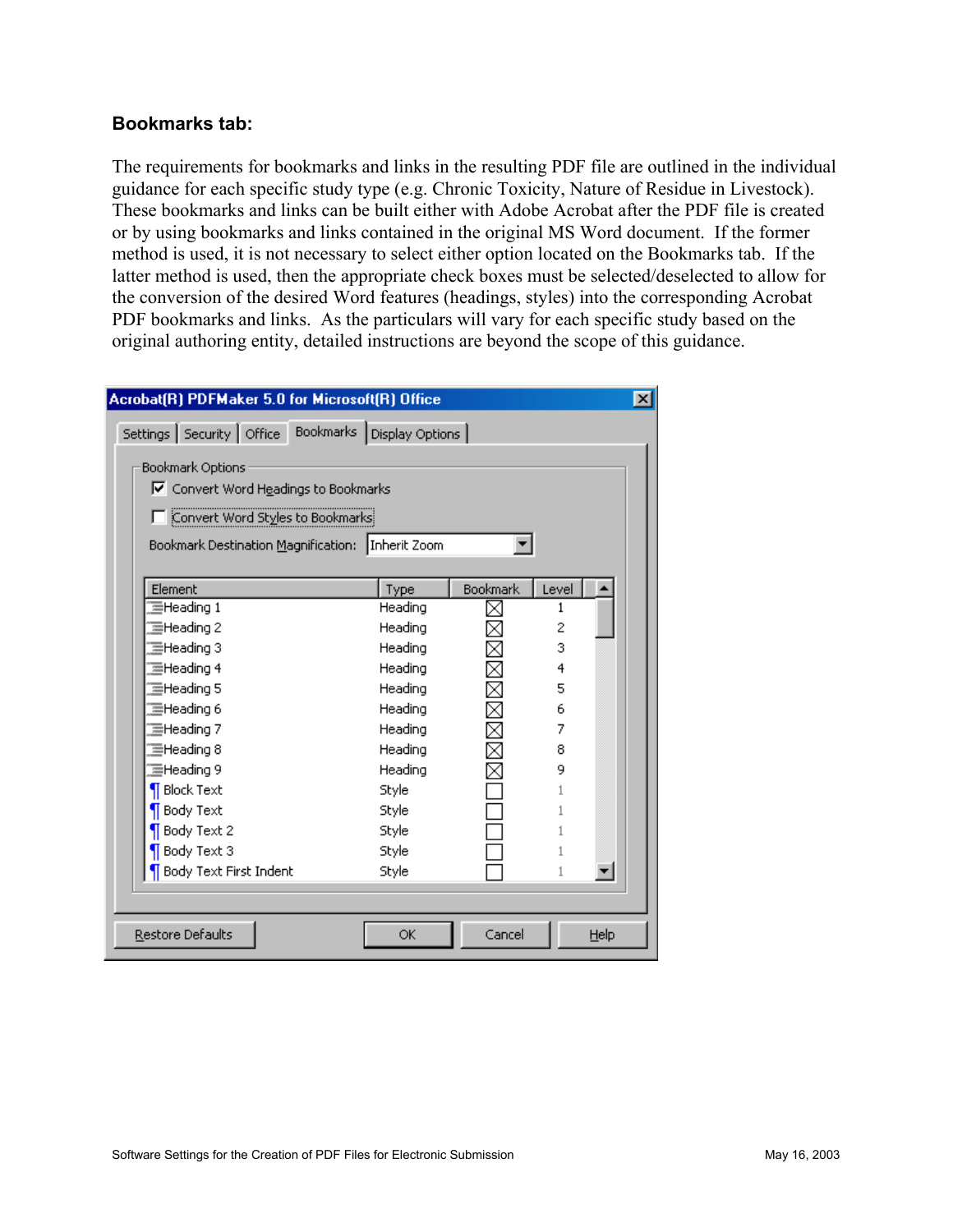#### <span id="page-14-0"></span>**Display Options tab:**

Set the Document Open Options to "Bookmarks and Page", "Page Number" as "1", and Open Magnification to "Default".

Set Link Appearance Type to "Thin Visible Rectangle", Highlight to "Invert", Line Style as "Solid", and Color to "Blue".

| Settings   Security   Office   Bookmarks   Display Options  <br>Document Open Options<br>of<br>Page Number:<br>$\overline{1}$<br>11<br>C Page Only<br>C Bookmarks and Page<br>Open Magnification:<br>Default<br>Link Appearance<br>Highlight<br>Type<br>C Invisible Rectangle<br>$\degree$ Outline<br>$\cap$ None<br><b>C</b> Thin Visible Rectangle<br>$\bigcirc$ Inset<br>© In <u>v</u> ert<br>C Thick Visible Rectangle<br>Line style<br>Color:<br>Blue<br>C Dashed<br>G Solid<br>Comments<br>Include<br>Color<br># of comments<br>Reviewer<br>Notes open | Acrobat(R) PDFMaker 5.0 for Microsoft(R) Office<br>$\vert x \vert$ |
|--------------------------------------------------------------------------------------------------------------------------------------------------------------------------------------------------------------------------------------------------------------------------------------------------------------------------------------------------------------------------------------------------------------------------------------------------------------------------------------------------------------------------------------------------------------|--------------------------------------------------------------------|
| Configure text notes from Word comment                                                                                                                                                                                                                                                                                                                                                                                                                                                                                                                       |                                                                    |
|                                                                                                                                                                                                                                                                                                                                                                                                                                                                                                                                                              |                                                                    |
|                                                                                                                                                                                                                                                                                                                                                                                                                                                                                                                                                              |                                                                    |
|                                                                                                                                                                                                                                                                                                                                                                                                                                                                                                                                                              |                                                                    |
| Restore Defaults<br>Cancel<br>Help<br>ОK                                                                                                                                                                                                                                                                                                                                                                                                                                                                                                                     |                                                                    |